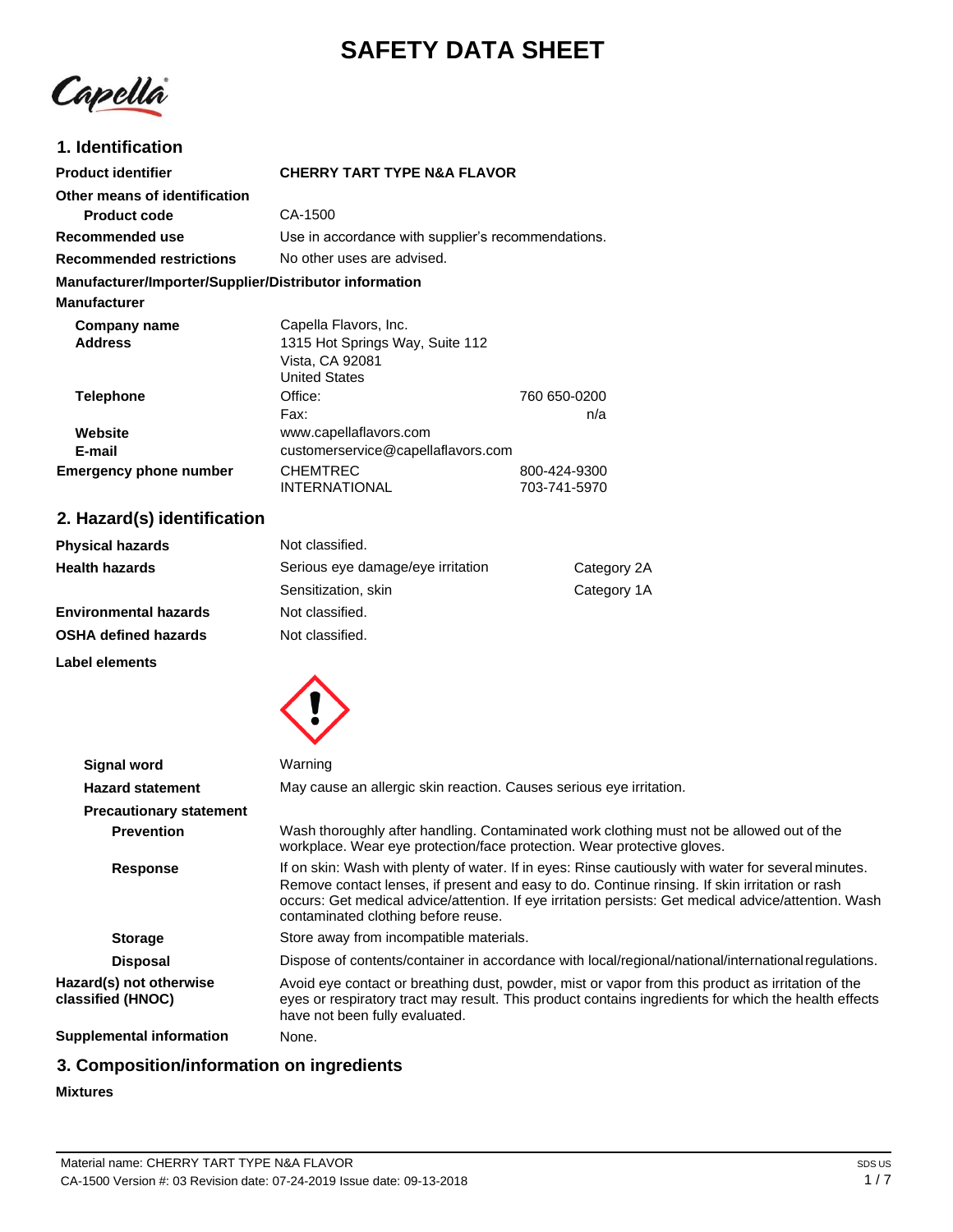| <b>Chemical name</b>                     | Common name and synonyms | <b>CAS number</b> | %         |
|------------------------------------------|--------------------------|-------------------|-----------|
| PROPYLENE GLYCOL<br><b>NFI</b>           | <b>NOM</b>               | $57 - 55 - 6$     | $60 - 70$ |
| CITRIC ACID NON GMO                      |                          | 77-92-9           | $5 - 10$  |
| <b>BENZALDEHYDE</b><br><b>NOM</b>        | #21                      | 100-52-7          | $1 - < 3$ |
| <b>FURANEOL</b>                          |                          | 3658-77-3         | < 0.3     |
| Other components below reportable levels |                          |                   | $20 - 30$ |

Other components below reportable le

\*Designates that a specific chemical identity and/or percentage of composition has been withheld as a trade secret.

| 4. First-aid measures                                                        |                                                                                                                                                                                                        |
|------------------------------------------------------------------------------|--------------------------------------------------------------------------------------------------------------------------------------------------------------------------------------------------------|
| <b>Inhalation</b>                                                            | Remove victim to fresh air and keep at rest in a position comfortable for breathing. If experiencing<br>respiratory symptoms: Call a poison center or doctor/physician.                                |
| <b>Skin contact</b>                                                          | Remove contaminated clothing immediately and wash skin with soap and water. In case of<br>eczema or other skin disorders: Seek medical attention and take along these instructions.                    |
| Eye contact                                                                  | Immediately flush eyes with plenty of water for at least 15 minutes. Remove contact lenses, if<br>present and easy to do. Continue rinsing. Get medical attention if irritation develops and persists. |
| Ingestion                                                                    | Rinse mouth. Get medical attention if symptoms occur.                                                                                                                                                  |
| <b>Most important</b><br>symptoms/effects, acute and<br>delayed              | Severe eye irritation. Symptoms may include stinging, tearing, redness, swelling, and blurred<br>vision. May cause an allergic skin reaction. Dermatitis. Rash.                                        |
| Indication of immediate<br>medical attention and special<br>treatment needed | Provide general supportive measures and treat symptomatically. In case of shortness of breath,<br>give oxygen. Keep victim warm. Keep victim under observation. Symptoms may be delayed.               |
| <b>General information</b>                                                   | Ensure that medical personnel are aware of the material(s) involved, and take precautions to<br>protect themselves. Wash contaminated clothing before reuse.                                           |
| 5. Fire-fighting measures                                                    |                                                                                                                                                                                                        |
| Suitable extinguishing media                                                 | Alcohol resistant foam. Powder. Carbon dioxide (CO2).                                                                                                                                                  |
| Unsuitable extinguishing<br>media                                            | Do not use water jet as an extinguisher, as this will spread the fire.                                                                                                                                 |
| Specific hazards arising from<br>the chemical                                | During fire, gases hazardous to health may be formed.                                                                                                                                                  |
| Special protective equipment<br>and precautions for firefighters             | Self-contained breathing apparatus and full protective clothing must be worn in case of fire.                                                                                                          |
| <b>Fire fighting</b><br>equipment/instructions                               | Move containers from fire area if you can do so without risk.                                                                                                                                          |
| <b>Specific methods</b>                                                      | Use standard firefighting procedures and consider the hazards of other involved materials.                                                                                                             |
| <b>General fire hazards</b>                                                  | No unusual fire or explosion hazards noted.                                                                                                                                                            |

# **6. Accidental release measures**

| Personal precautions,<br>protective equipment and<br>emergency procedures | Keep unnecessary personnel away. Keep people away from and upwind of spill/leak. Wear<br>appropriate protective equipment and clothing during clean-up. Avoid breathing mist/vapors. Avoid<br>inhalation of vapor, fumes, dust and/or mist from the spilled material. Do not touch damaged<br>containers or spilled material unless wearing appropriate protective clothing. Ensure adequate<br>ventilation. Local authorities should be advised if significant spillages cannot be contained. For<br>personal protection, see section 8 of the SDS. |
|---------------------------------------------------------------------------|------------------------------------------------------------------------------------------------------------------------------------------------------------------------------------------------------------------------------------------------------------------------------------------------------------------------------------------------------------------------------------------------------------------------------------------------------------------------------------------------------------------------------------------------------|
| <b>Methods and materials for</b><br>containment and cleaning up           | Use water spray to reduce vapors or divert vapor cloud drift.                                                                                                                                                                                                                                                                                                                                                                                                                                                                                        |
|                                                                           | Large Spills: Stop the flow of material, if this is without risk. Dike the spilled material, where this is<br>possible. Absorb in vermiculite, dry sand or earth and place into containers. Following product<br>recovery, flush area with water.                                                                                                                                                                                                                                                                                                    |
|                                                                           | Small Spills: Wipe up with absorbent material (e.g. cloth, fleece). Clean surface thoroughly to<br>remove residual contamination.                                                                                                                                                                                                                                                                                                                                                                                                                    |
| <b>Environmental precautions</b>                                          | Never return spills to original containers for re-use. For waste disposal, see section 13 of the SDS.<br>Avoid discharge into drains, water courses or onto the ground.                                                                                                                                                                                                                                                                                                                                                                              |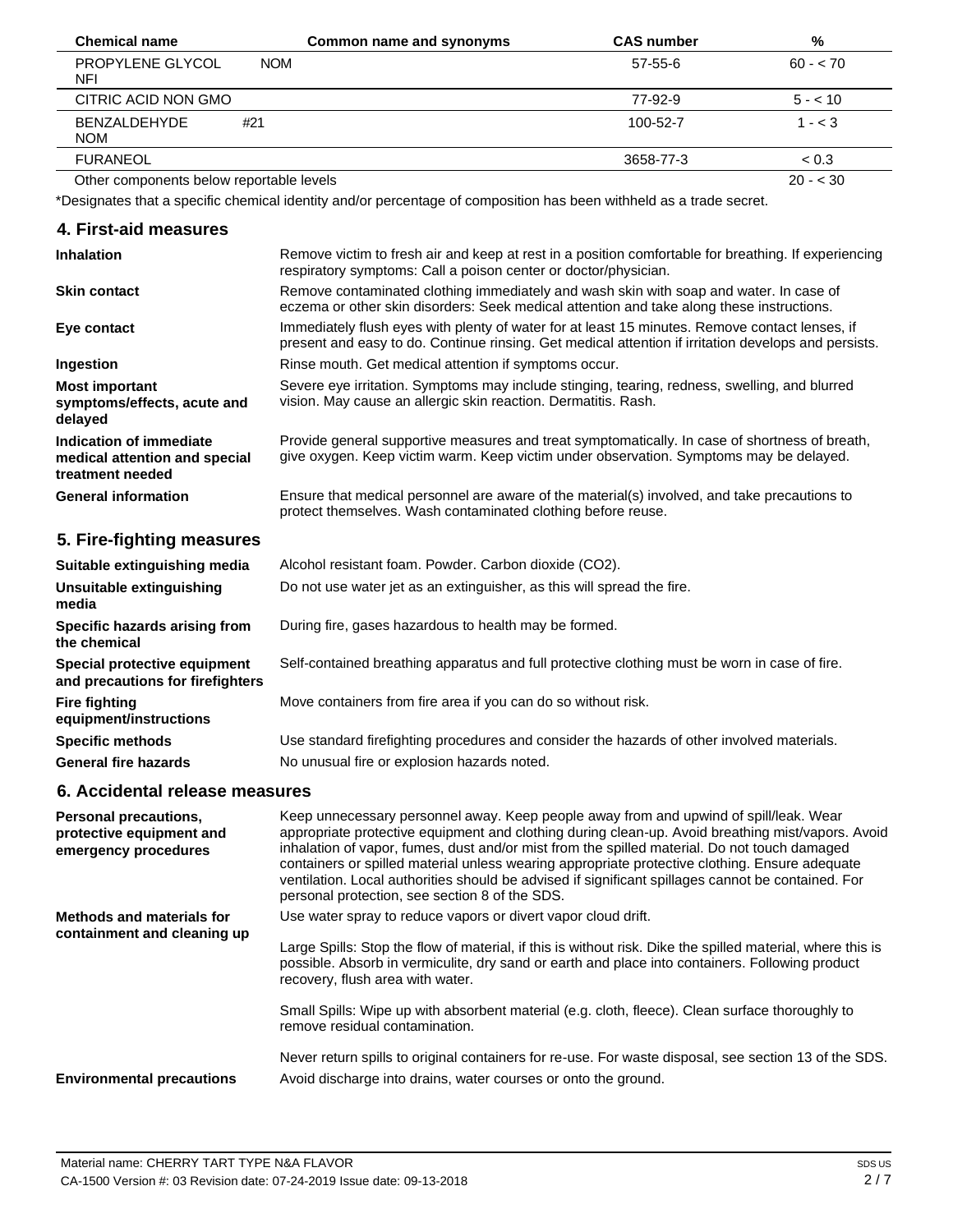# **7. Handling and storage Precautions for safe handling**

Avoid breathing mist/vapors. Avoid contact with eyes, skin, and clothing. Avoid prolonged exposure. Use only outdoors or in a well-ventilated area. Wear appropriate personal protective equipment. Observe good industrial hygiene practices.

**Conditions for safe storage, including any incompatibilities** Store locked up. Store in tightly closed container. Store in a well-ventilated place. Store away from incompatible materials (see Section 10 of the SDS).

# **8. Exposure controls/personal protection**

### **Occupational exposure limits**

The following constituents are the only constituents of the product which have a PEL, TLV or other recommended exposure limit. At this time, the other constituents have no known exposure limits.

| <b>Components</b>                             | US. Workplace Environmental Exposure Level (WEEL) Guides<br><b>Type</b>                                                                                                                                                                                                                                                                                                                     | Value                                                         | <b>Form</b> |
|-----------------------------------------------|---------------------------------------------------------------------------------------------------------------------------------------------------------------------------------------------------------------------------------------------------------------------------------------------------------------------------------------------------------------------------------------------|---------------------------------------------------------------|-------------|
| <b>BENZALDEHYDE</b><br>#21 NOM (CAS 100-52-7) | <b>STEL</b>                                                                                                                                                                                                                                                                                                                                                                                 | 17.4 mg/m3                                                    |             |
|                                               |                                                                                                                                                                                                                                                                                                                                                                                             | 4 ppm                                                         |             |
|                                               | <b>TWA</b>                                                                                                                                                                                                                                                                                                                                                                                  | 8.7 mg/m3                                                     |             |
|                                               |                                                                                                                                                                                                                                                                                                                                                                                             | 2 ppm                                                         |             |
| PROPYLENE GLYCOL<br>NOM NFI (CAS 57-55-6)     | <b>TWA</b>                                                                                                                                                                                                                                                                                                                                                                                  | 10 $mg/m3$                                                    | Aerosol.    |
| <b>Biological limit values</b>                | No biological exposure limits noted for the ingredient(s).                                                                                                                                                                                                                                                                                                                                  |                                                               |             |
| Appropriate engineering<br>controls           | Good general ventilation should be used. Ventilation rates should be matched to conditions. If<br>applicable, use process enclosures, local exhaust ventilation, or other engineering controls to<br>maintain airborne levels below recommended exposure limits. If exposure limits have not been<br>established, maintain airborne levels to an acceptable level. Provide eyewash station. |                                                               |             |
|                                               | Individual protection measures, such as personal protective equipment                                                                                                                                                                                                                                                                                                                       |                                                               |             |
| <b>Eye/face protection</b>                    | Face shield is recommended. Wear safety glasses with side shields (or goggles).                                                                                                                                                                                                                                                                                                             |                                                               |             |
| <b>Skin protection</b>                        |                                                                                                                                                                                                                                                                                                                                                                                             |                                                               |             |
| <b>Hand protection</b>                        | Wear appropriate chemical resistant gloves.                                                                                                                                                                                                                                                                                                                                                 |                                                               |             |
| Other                                         | Wear appropriate chemical resistant clothing. Use of an impervious apron is recommended.                                                                                                                                                                                                                                                                                                    |                                                               |             |
| <b>Respiratory protection</b>                 | In case of insufficient ventilation, wear suitable respiratory equipment.                                                                                                                                                                                                                                                                                                                   |                                                               |             |
| <b>Thermal hazards</b>                        |                                                                                                                                                                                                                                                                                                                                                                                             | Wear appropriate thermal protective clothing, when necessary. |             |
| General hygiene<br>considerations             | Always observe good personal hygiene measures, such as washing after handling the material<br>and before eating, drinking, and/or smoking. Routinely wash work clothing and protective<br>equipment to remove contaminants. Contaminated work clothing should not be allowed out of the<br>workplace.                                                                                       |                                                               |             |

# **9. Physical and chemical properties**

| Appearance                                   |                                   |
|----------------------------------------------|-----------------------------------|
| <b>Physical state</b>                        | Liquid.                           |
| Form                                         | Liquid.                           |
| Color                                        | Not available.                    |
| Odor                                         | Not available.                    |
| <b>Odor threshold</b>                        | Not available.                    |
| рH                                           | Not available.                    |
| Melting point/freezing point                 | $-74.2$ °F ( $-59$ °C) estimated  |
| Initial boiling point and boiling<br>range   | 370.76 °F (188.2 °C) estimated    |
| <b>Flash point</b>                           | > 200.0 °F (> 93.3 °C) Closed Cup |
| <b>Evaporation rate</b>                      | Not available.                    |
| Flammability (solid, gas)                    | Not applicable.                   |
| Upper/lower flammability or explosive limits |                                   |
| Flammability limit - lower<br>(%)            | Not available.                    |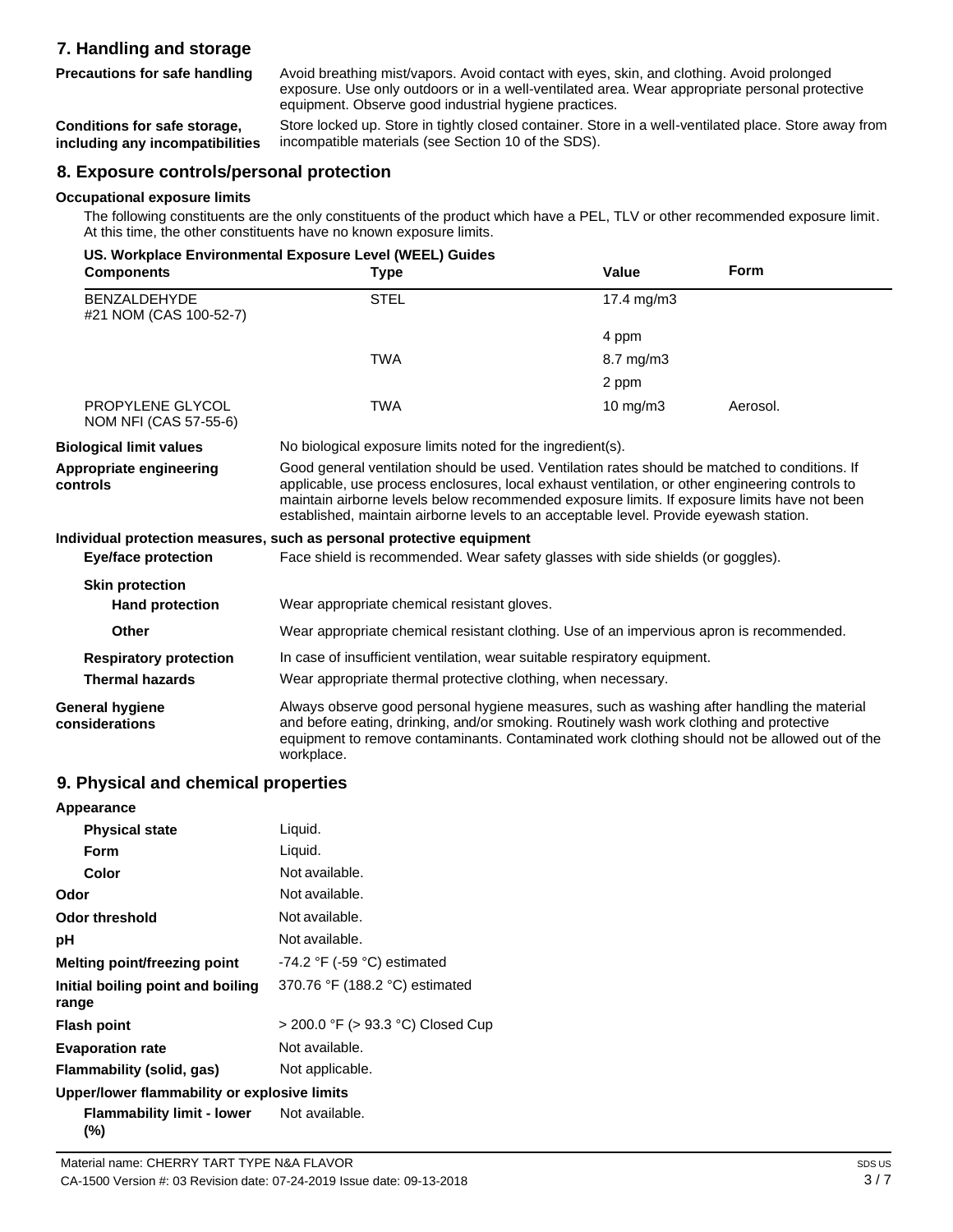| <b>Flammability limit - upper</b><br>$(\%)$       | Not available.               |
|---------------------------------------------------|------------------------------|
| Explosive limit - lower (%)                       | Not available.               |
| Explosive limit - upper (%)                       | Not available.               |
| Vapor pressure                                    | 0.12 hPa estimated           |
| Vapor density                                     | Not available.               |
| <b>Relative density</b>                           | Not available.               |
| Solubility(ies)                                   |                              |
| Solubility (water)                                | Not available.               |
| <b>Partition coefficient</b><br>(n-octanol/water) | Not available.               |
| <b>Auto-ignition temperature</b>                  | 700 °F (371.11 °C) estimated |
| <b>Decomposition temperature</b>                  | Not available.               |
| <b>Viscosity</b>                                  | Not available.               |
| <b>Other information</b>                          |                              |
| <b>Explosive properties</b>                       | Not explosive.               |
| <b>Flammability class</b>                         | Combustible IIIB estimated   |
| <b>Oxidizing properties</b>                       | Not oxidizing.               |
| <b>Refractive index</b>                           | 1.4097 - 1.4397              |
| <b>Specific gravity</b>                           | $1.06 - 1.09$                |
| 10. Stability and reactivity                      |                              |

| <b>Reactivity</b>                            | The product is stable and non-reactive under normal conditions of use, storage and transport.                                                                            |
|----------------------------------------------|--------------------------------------------------------------------------------------------------------------------------------------------------------------------------|
| <b>Chemical stability</b>                    | Material is stable under normal conditions.                                                                                                                              |
| <b>Possibility of hazardous</b><br>reactions | No dangerous reaction known under conditions of normal use.                                                                                                              |
| <b>Conditions to avoid</b>                   | Keep away from heat, hot surfaces, sparks, open flames and other ignition sources. Avoid<br>temperatures exceeding the flash point. Contact with incompatible materials. |
| Incompatible materials                       | Strong oxidizing agents.                                                                                                                                                 |
| <b>Hazardous decomposition</b><br>products   | No hazardous decomposition products are known.                                                                                                                           |

# **11. Toxicological information**

# **Information on likely routes of exposure**

| <b>Inhalation</b>                                                                  | May cause irritation to the respiratory system. Prolonged inhalation may be harmful.                                                                            |
|------------------------------------------------------------------------------------|-----------------------------------------------------------------------------------------------------------------------------------------------------------------|
| <b>Skin contact</b>                                                                | May cause an allergic skin reaction.                                                                                                                            |
| Eye contact                                                                        | Causes serious eye irritation.                                                                                                                                  |
| <b>Ingestion</b>                                                                   | Expected to be a low ingestion hazard.                                                                                                                          |
| Symptoms related to the<br>physical, chemical and<br>toxicological characteristics | Severe eye irritation. Symptoms may include stinging, tearing, redness, swelling, and blurred<br>vision. May cause an allergic skin reaction. Dermatitis. Rash. |

# **Information on toxicological effects**

**Acute toxicity**

| <b>Components</b>                           | <b>Species</b>                 | <b>Test Results</b>                                    |  |
|---------------------------------------------|--------------------------------|--------------------------------------------------------|--|
| <b>BENZALDEHYDE</b>                         | #21 NOM (CAS 100-52-7)         |                                                        |  |
| <b>Acute</b>                                |                                |                                                        |  |
| Oral                                        |                                |                                                        |  |
| LD50                                        | Rat                            | 1300 mg/kg                                             |  |
| <b>Skin corrosion/irritation</b>            |                                | Prolonged skin contact may cause temporary irritation. |  |
| Serious eye damage/eye<br><i>irritation</i> | Causes serious eye irritation. |                                                        |  |
| Respiratory or skin sensitization           |                                |                                                        |  |
| <b>Respiratory sensitization</b>            | Not a respiratory sensitizer.  |                                                        |  |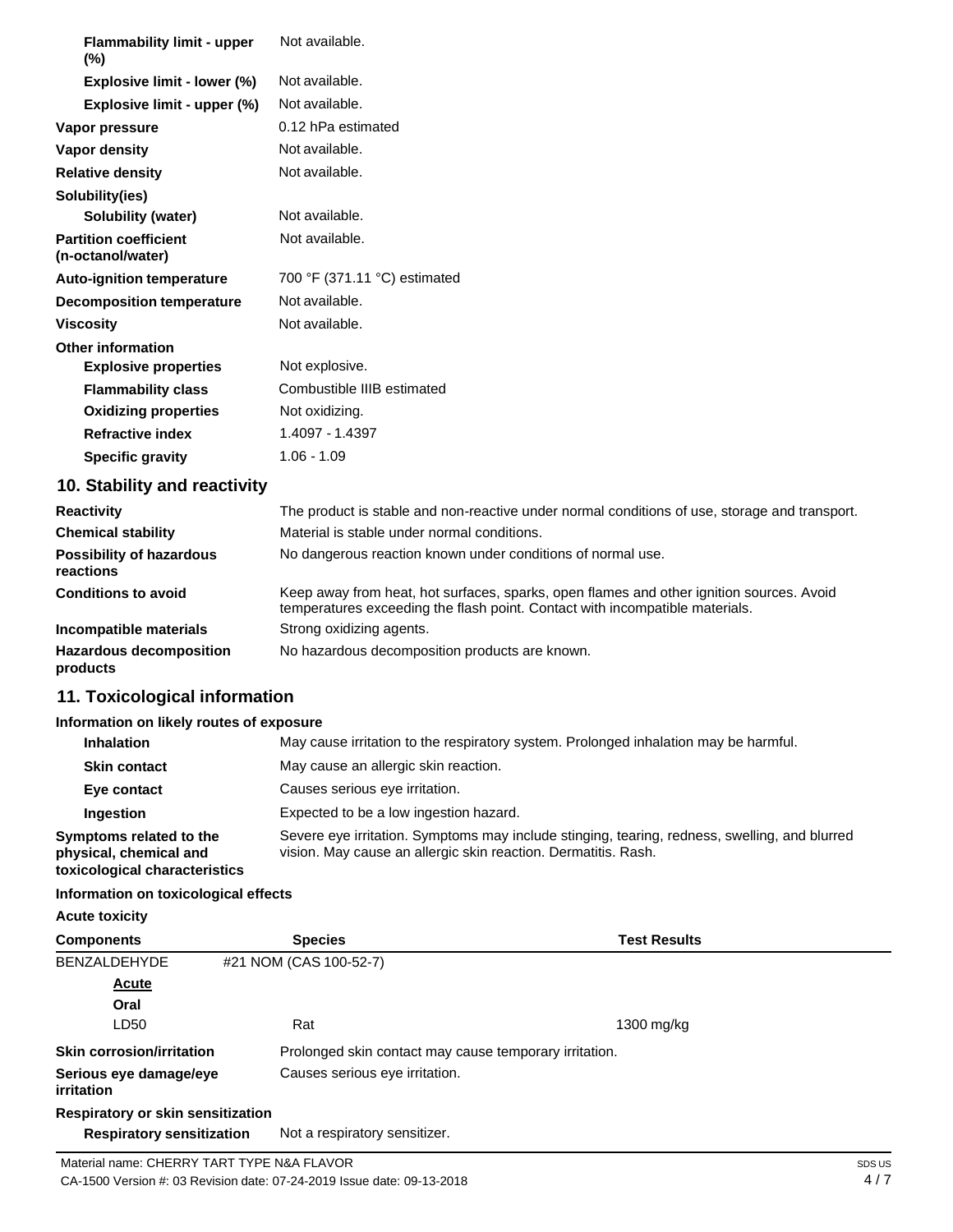| <b>Skin sensitization</b>                                  | May cause an allergic skin reaction.                                                                                                                                                                                   |  |
|------------------------------------------------------------|------------------------------------------------------------------------------------------------------------------------------------------------------------------------------------------------------------------------|--|
| Germ cell mutagenicity                                     | No data available to indicate product or any components present at greater than 0.1% are<br>mutagenic or genotoxic.                                                                                                    |  |
| Carcinogenicity                                            | Not classifiable as to carcinogenicity to humans.                                                                                                                                                                      |  |
| Not listed.                                                | IARC Monographs. Overall Evaluation of Carcinogenicity                                                                                                                                                                 |  |
| Not regulated.                                             | OSHA Specifically Regulated Substances (29 CFR 1910.1001-1052)                                                                                                                                                         |  |
|                                                            | US. National Toxicology Program (NTP) Report on Carcinogens                                                                                                                                                            |  |
| Not listed.                                                |                                                                                                                                                                                                                        |  |
| <b>Reproductive toxicity</b>                               | This product is not expected to cause reproductive or developmental effects.                                                                                                                                           |  |
| <b>Specific target organ toxicity -</b><br>single exposure | Not classified.                                                                                                                                                                                                        |  |
| Specific target organ toxicity -<br>repeated exposure      | Not classified.                                                                                                                                                                                                        |  |
| <b>Aspiration hazard</b>                                   | Not an aspiration hazard.                                                                                                                                                                                              |  |
| <b>Chronic effects</b>                                     | Prolonged inhalation may be harmful.                                                                                                                                                                                   |  |
| 12. Ecological information                                 |                                                                                                                                                                                                                        |  |
| <b>Ecotoxicity</b>                                         | The product is not classified as environmentally hazardous. However, this does not exclude the<br>possibility that large or frequent spills can have a harmful or damaging effect on the environment.                  |  |
| <b>Persistence and degradability</b>                       | No data is available on the degradability of any ingredients in the mixture.                                                                                                                                           |  |
| <b>Bioaccumulative potential</b>                           |                                                                                                                                                                                                                        |  |
| Partition coefficient n-octanol / water (log Kow)          |                                                                                                                                                                                                                        |  |
| <b>BENZALDEHYDE</b><br>PROPYLENE GLYCOL                    | #21 NOM<br>1.48<br>NOM NFI<br>$-0.92$                                                                                                                                                                                  |  |
| <b>Mobility in soil</b>                                    | No data available.                                                                                                                                                                                                     |  |
| <b>Other adverse effects</b>                               | No other adverse environmental effects (e.g. ozone depletion, photochemical ozone creation<br>potential, endocrine disruption, global warming potential) are expected from this component.                             |  |
| 13. Disposal considerations                                |                                                                                                                                                                                                                        |  |
| <b>Disposal instructions</b>                               | Collect and reclaim or dispose in sealed containers at licensed waste disposal site. Dispose of<br>contents/container in accordance with local/regional/national/international regulations.                            |  |
| <b>Local disposal regulations</b>                          | Dispose in accordance with all applicable regulations.                                                                                                                                                                 |  |
| Hazardous waste code                                       | The waste code should be assigned in discussion between the user, the producer and the waste<br>disposal company.                                                                                                      |  |
| Waste from residues / unused<br>products                   | Dispose of in accordance with local regulations. Empty containers or liners may retain some<br>product residues. This material and its container must be disposed of in a safe manner (see:<br>Disposal instructions). |  |
| <b>Contaminated packaging</b>                              | Since emptied containers may retain product residue, follow label warnings even after container is<br>emptied. Empty containers should be taken to an approved waste handling site for recycling or<br>disposal.       |  |
| <b>14. Transport information</b>                           |                                                                                                                                                                                                                        |  |
| <b>DOT</b>                                                 |                                                                                                                                                                                                                        |  |

Not regulated as dangerous goods.

#### **IATA**

Not regulated as dangerous goods.

### **IMDG**

Not regulated as dangerous goods.

**Transport in bulk according to Annex II of MARPOL 73/78 and the IBC Code** Not established.

# **15. Regulatory information**

**US federal regulations**

This product is a "Hazardous Chemical" as defined by the OSHA Hazard Communication Standard, 29 CFR 1910.1200.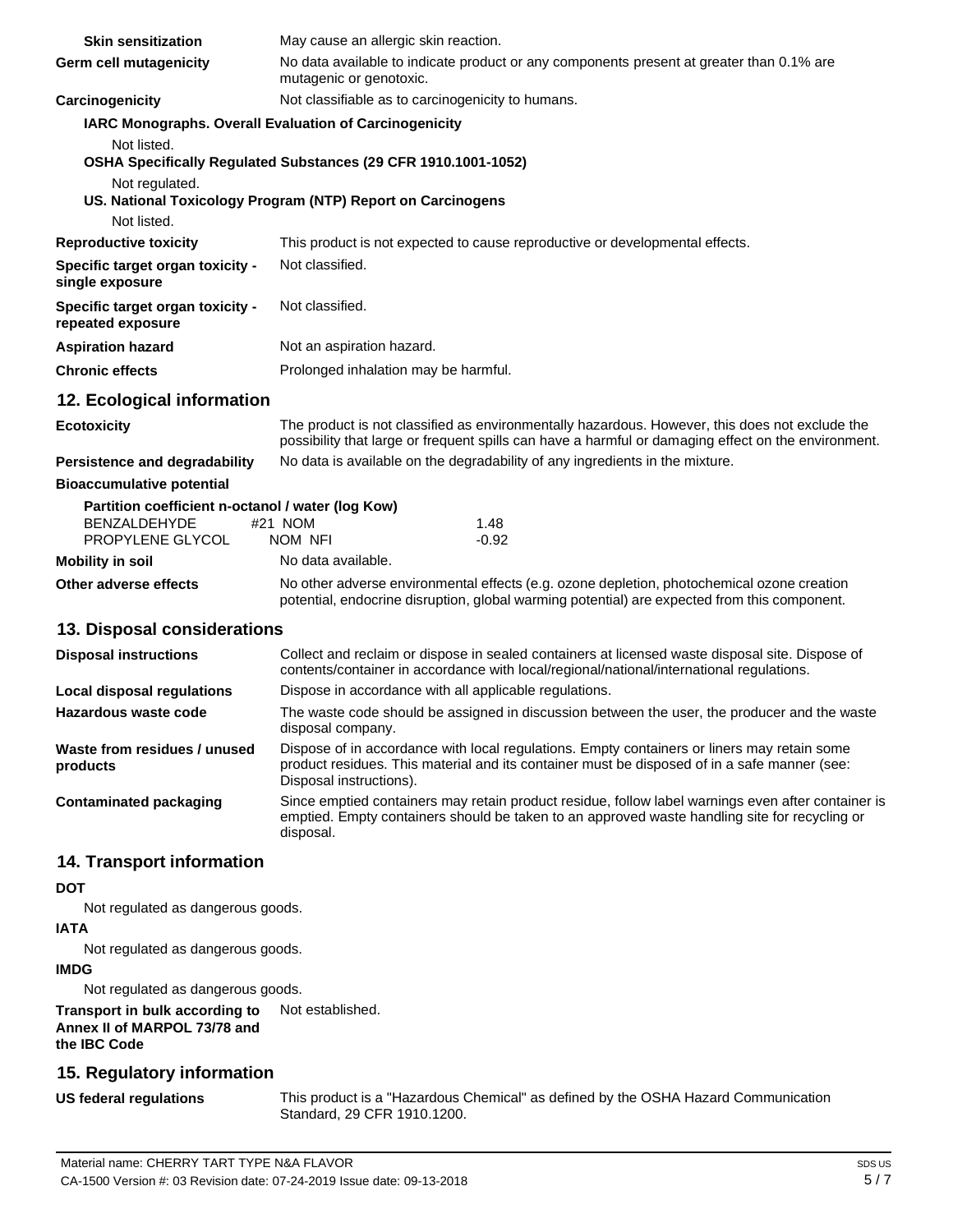| <b>Toxic Substances Control Act (TSCA)</b>                           |                                                            |                                                                                                                                                                                                       |                        |
|----------------------------------------------------------------------|------------------------------------------------------------|-------------------------------------------------------------------------------------------------------------------------------------------------------------------------------------------------------|------------------------|
| TSCA Section 12(b) Export Notification (40 CFR 707, Subpt. D)        |                                                            |                                                                                                                                                                                                       |                        |
| Not regulated.                                                       |                                                            |                                                                                                                                                                                                       |                        |
| <b>CERCLA Hazardous Substance List (40 CFR 302.4)</b>                |                                                            |                                                                                                                                                                                                       |                        |
| Not listed.                                                          |                                                            |                                                                                                                                                                                                       |                        |
| <b>SARA 304 Emergency release notification</b>                       |                                                            |                                                                                                                                                                                                       |                        |
| Not regulated.                                                       |                                                            |                                                                                                                                                                                                       |                        |
| OSHA Specifically Regulated Substances (29 CFR 1910.1001-1052)       |                                                            |                                                                                                                                                                                                       |                        |
| Not regulated.                                                       |                                                            |                                                                                                                                                                                                       |                        |
| Superfund Amendments and Reauthorization Act of 1986 (SARA)          |                                                            |                                                                                                                                                                                                       |                        |
| SARA 302 Extremely hazardous substance                               |                                                            |                                                                                                                                                                                                       |                        |
| Not listed.                                                          |                                                            |                                                                                                                                                                                                       |                        |
| SARA 311/312 Hazardous<br>chemical                                   | No (Exempt)                                                |                                                                                                                                                                                                       |                        |
| SARA 313 (TRI reporting)<br>Not regulated.                           |                                                            |                                                                                                                                                                                                       |                        |
| Other federal regulations                                            |                                                            |                                                                                                                                                                                                       |                        |
| Clean Air Act (CAA) Section 112 Hazardous Air Pollutants (HAPs) List |                                                            |                                                                                                                                                                                                       |                        |
| Not regulated.                                                       |                                                            |                                                                                                                                                                                                       |                        |
|                                                                      |                                                            | Clean Air Act (CAA) Section 112(r) Accidental Release Prevention (40 CFR 68.130)                                                                                                                      |                        |
| Not regulated.                                                       |                                                            |                                                                                                                                                                                                       |                        |
| <b>Safe Drinking Water Act</b><br>(SDWA)                             | Not regulated.                                             |                                                                                                                                                                                                       |                        |
|                                                                      |                                                            | Drug Enforcement Administration (DEA). List 1 & 2 Exempt Chemical Mixtures (21 CFR 1310.12(c))                                                                                                        |                        |
| <b>BENZALDEHYDE</b><br>(CAS 100-52-7)                                | #21 NOM                                                    | 50 %WV                                                                                                                                                                                                |                        |
| <b>DEA Exempt Chemical Mixtures Code Number</b>                      |                                                            |                                                                                                                                                                                                       |                        |
| BENZALDEHYDE<br>(CAS 100-52-7)                                       | #21 NOM                                                    | 8256                                                                                                                                                                                                  |                        |
|                                                                      |                                                            | FEMA Priority Substances Respiratory Health and Safety in the Flavor Manufacturing Workplace                                                                                                          |                        |
| <b>BENZALDEHYDE</b><br>(CAS 100-52-7)                                | #21 NOM                                                    | High priority                                                                                                                                                                                         |                        |
| US state regulations                                                 |                                                            |                                                                                                                                                                                                       |                        |
| <b>California Proposition 65</b>                                     |                                                            |                                                                                                                                                                                                       |                        |
| more information go to www.P65Warnings.ca.gov.                       |                                                            | California Safe Drinking Water and Toxic Enforcement Act of 1986 (Proposition 65): This material<br>is not known to contain any chemicals currently listed as carcinogens or reproductive toxins. For |                        |
| <b>International Inventories</b>                                     |                                                            |                                                                                                                                                                                                       |                        |
| Country(s) or region                                                 | <b>Inventory name</b>                                      |                                                                                                                                                                                                       | On inventory (yes/no)* |
| Australia                                                            |                                                            | Australian Inventory of Chemical Substances (AICS)                                                                                                                                                    | Yes                    |
| Canada                                                               | Domestic Substances List (DSL)                             |                                                                                                                                                                                                       | Yes                    |
| Canada                                                               | Non-Domestic Substances List (NDSL)                        |                                                                                                                                                                                                       | No                     |
| China                                                                | Inventory of Existing Chemical Substances in China (IECSC) |                                                                                                                                                                                                       | Yes                    |
| Europe                                                               | Substances (EINECS)                                        | European Inventory of Existing Commercial Chemical<br>Yes                                                                                                                                             |                        |
| Europe                                                               |                                                            | European List of Notified Chemical Substances (ELINCS)                                                                                                                                                | No.                    |
| Japan                                                                |                                                            | Inventory of Existing and New Chemical Substances (ENCS)                                                                                                                                              | Yes                    |
| Korea                                                                | Existing Chemicals List (ECL)                              |                                                                                                                                                                                                       | No                     |
| New Zealand                                                          | New Zealand Inventory                                      |                                                                                                                                                                                                       | Yes                    |
| Philippines                                                          | (PICCS)                                                    | Philippine Inventory of Chemicals and Chemical Substances                                                                                                                                             | Yes                    |
| Taiwan                                                               |                                                            | Taiwan Chemical Substance Inventory (TCSI)                                                                                                                                                            | Yes                    |